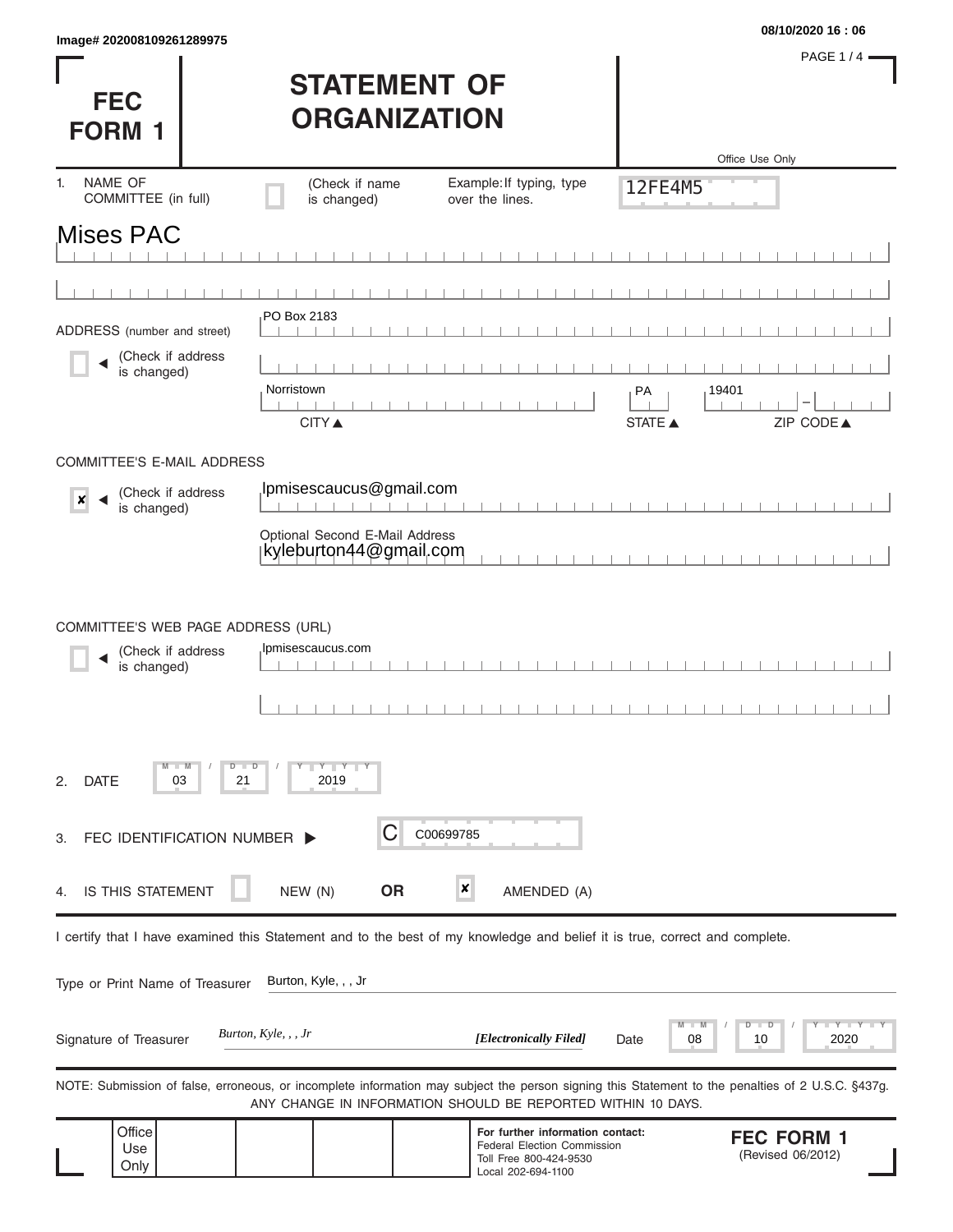|                                | FEC Form 1 (Revised 02/2009)                                                                                                                                                                                                | Page 2                                   |
|--------------------------------|-----------------------------------------------------------------------------------------------------------------------------------------------------------------------------------------------------------------------------|------------------------------------------|
| TYPE OF COMMITTEE              |                                                                                                                                                                                                                             |                                          |
|                                | <b>Candidate Committee:</b>                                                                                                                                                                                                 |                                          |
| (a)                            | This committee is a principal campaign committee. (Complete the candidate information below.)                                                                                                                               |                                          |
| (b)                            | This committee is an authorized committee, and is NOT a principal campaign committee. (Complete the candidate<br>information below.)                                                                                        |                                          |
| Name of<br>Candidate           |                                                                                                                                                                                                                             |                                          |
| Candidate<br>Party Affiliation | Office<br>Senate<br>President<br>Sought:<br>House                                                                                                                                                                           | State<br><b>District</b>                 |
| (c)                            | This committee supports/opposes only one candidate, and is NOT an authorized committee.                                                                                                                                     |                                          |
| Name of<br>Candidate           |                                                                                                                                                                                                                             |                                          |
| <b>Party Committee:</b>        |                                                                                                                                                                                                                             |                                          |
| (d)                            | (National, State<br>This committee is a<br>or subordinate) committee of the                                                                                                                                                 | (Democratic,<br>Republican, etc.) Party. |
|                                | <b>Political Action Committee (PAC):</b>                                                                                                                                                                                    |                                          |
| (e)                            | This committee is a separate segregated fund. (Identify connected organization on line 6.) Its connected organization is a:                                                                                                 |                                          |
|                                | Corporation<br>Corporation w/o Capital Stock                                                                                                                                                                                | Labor Organization                       |
|                                | Membership Organization<br><b>Trade Association</b>                                                                                                                                                                         | Cooperative                              |
|                                | In addition, this committee is a Lobbyist/Registrant PAC.                                                                                                                                                                   |                                          |
| (f)<br>×                       | This committee supports/opposes more than one Federal candidate, and is NOT a separate segregated fund or party<br>committee. (i.e., nonconnected committee)                                                                |                                          |
|                                | In addition, this committee is a Lobbyist/Registrant PAC.                                                                                                                                                                   |                                          |
|                                | In addition, this committee is a Leadership PAC. (Identify sponsor on line 6.)                                                                                                                                              |                                          |
|                                | <b>Joint Fundraising Representative:</b>                                                                                                                                                                                    |                                          |
| (g)                            | This committee collects contributions, pays fundraising expenses and disburses net proceeds for two or more political<br>committees/organizations, at least one of which is an authorized committee of a federal candidate. |                                          |
| (h)                            | This committee collects contributions, pays fundraising expenses and disburses net proceeds for two or more political<br>committees/organizations, none of which is an authorized committee of a federal candidate.         |                                          |
|                                | Committees Participating in Joint Fundraiser                                                                                                                                                                                |                                          |
| 1.                             | FEC ID number $\bigcap$                                                                                                                                                                                                     |                                          |
| 2.                             | FEC ID number C                                                                                                                                                                                                             |                                          |
| 3.                             | FEC ID number $\bigcap$                                                                                                                                                                                                     |                                          |
| 4.                             | FEC ID number C                                                                                                                                                                                                             |                                          |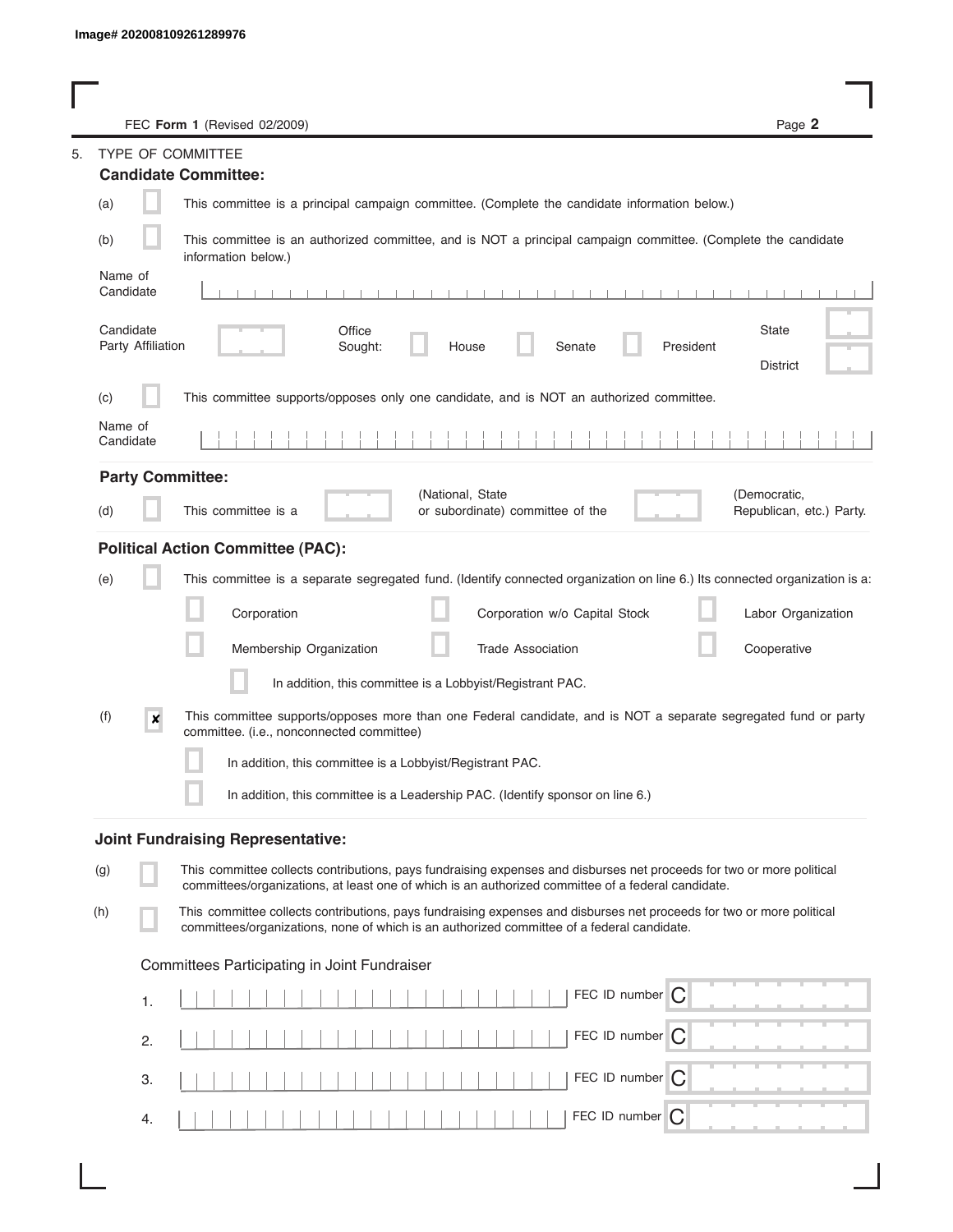FEC Form 1 (Revised 02/2009) Page 3

Write or Type Committee Name

## Image# 202008109261289977<br>
FEC Form 1 (Revise<br>
Write or Type Committee Nate<br> **MISES PAC**

6. Name of Any Connected Organization, Affiliated Committee, Joint Fundraising Representative, or Leadership PAC Sponsor

| <b>NONE</b>                                                                                                                  |  |  |  |      |  |
|------------------------------------------------------------------------------------------------------------------------------|--|--|--|------|--|
|                                                                                                                              |  |  |  |      |  |
| Mailing Address                                                                                                              |  |  |  |      |  |
|                                                                                                                              |  |  |  |      |  |
|                                                                                                                              |  |  |  | $-1$ |  |
| ZIP CODE<br><b>CITY</b><br><b>STATE</b>                                                                                      |  |  |  |      |  |
| Joint Fundraising Representative<br>Connected Organization   Affiliated Committee<br>Leadership PAC Sponsor<br>Relationship: |  |  |  |      |  |

Custodian of Records: Identify by name, address (phone number -- optional) and position of the person in possession of committee books and records. 7.

|                   | Burton, Kyle, , , Jr                                                                           |
|-------------------|------------------------------------------------------------------------------------------------|
| Full Name         |                                                                                                |
| Mailing Address   | 841 Chester Pike B6                                                                            |
|                   |                                                                                                |
|                   | 19076<br>PA<br>Prospect Park                                                                   |
| Title or Position | ZIP CODE<br><b>CITY</b><br><b>STATE</b>                                                        |
| Treasurer         | 215<br>850<br>3821<br>Telephone number<br>$\overline{\phantom{a}}$<br>$\overline{\phantom{a}}$ |

8. Treasurer: List the name and address (phone number -- optional) of the treasurer of the committee; and the name and address of any designated agent (e.g., assistant treasurer).

| Full Name<br>of Treasurer      | Burton, Kyle, , , Jr                                                                           |
|--------------------------------|------------------------------------------------------------------------------------------------|
| Mailing Address                | 1841 Chester Pike B6                                                                           |
|                                |                                                                                                |
|                                | Prospect Park<br>19076<br>PA<br>$\hspace{0.1mm}$                                               |
|                                | <b>ZIP CODE</b><br><b>CITY</b><br><b>STATE</b>                                                 |
| Title or Position<br>Treasurer | 215<br>850<br>3821<br>Telephone number<br>$\overline{\phantom{a}}$<br>$\overline{\phantom{a}}$ |